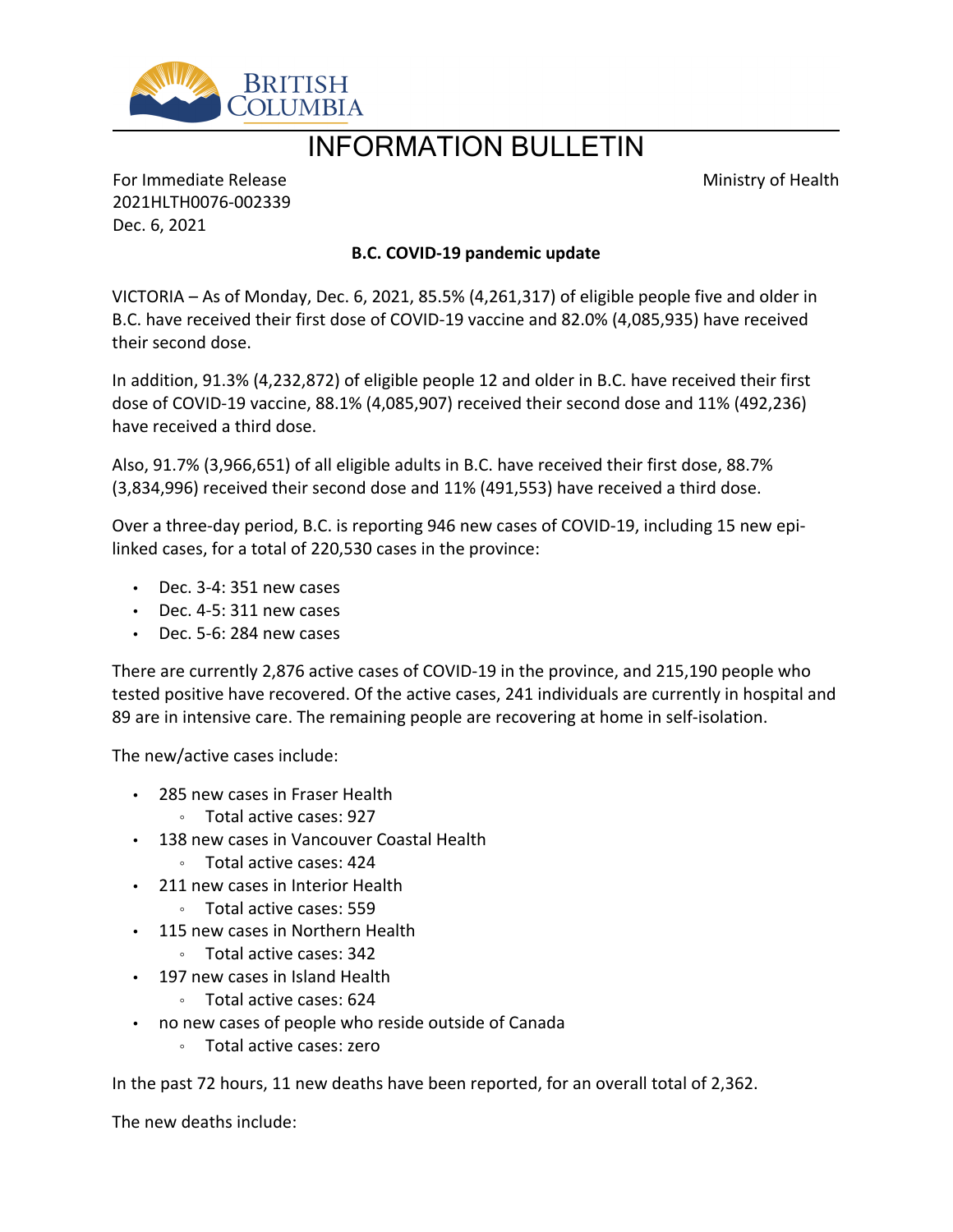- Fraser Health: five
- Interior Health: two
- Northern Health: four

There have been no new health-care facility outbreaks, for a total of five facilities with ongoing outbreaks, including:

- long-term care:
	- ƕ George Derby Centre (Fraser Health); and
	- Ponderosa Lodge (Interior Health)
- acute care:
	- ƕ Ridge Meadows Hospital (Fraser Health); and
	- ƕ St. Paul's Hospital (Vancouver Coastal Health)
- assisted or independent living:
	- Laurier Manor (Northern Health)

From Nov. 26 to Dec. 2, people not fully vaccinated accounted for 58.3% of cases and from Nov. 19 to Dec. 2, they accounted for 66.1% of hospitalizations.

Past week cases (Nov. 26 to Dec. 2)  $-$  Total 2,473

- Not vaccinated:  $1,337$  (54.1%)
- Partially vaccinated: 104 (4.2%)
- $\cdot$  Fully vaccinated: 1,032 (41.7%)

Past two weeks cases hospitalized (Nov. 19 to Dec. 2)  $-$  Total 239

- $\cdot$  Not vaccinated: 147 (61.5%)
- Partially vaccinated: 11 (4.6%)
- Fully vaccinated: 81 (33.9%)

Past week, cases per 100,000 population after adjusting for age (Nov. 26 to Dec. 2)

- Not vaccinated: 176.8
- Partially vaccinated: 47.4
- Fully vaccinated: 23.0

Past two weeks, cases hospitalized per 100,000 population after adjusting for age (Nov. 19 to Dec. 2)

- Not vaccinated: 31.7
- Partially vaccinated: 7.9
- Fully vaccinated: 1.8

Since December 2020, the Province has administered 8,811,162 doses of Pfizer-BioNTech, Moderna, AstraZeneca and Pfizer Pediatric COVID-19 vaccines.

## **Learn More:**

For the Nov. 23, 2021, announcement on COVID-19 pediatric vaccine for children aged 5-11, visit: <https://news.gov.bc.ca/releases/2021HLTH0209-002245>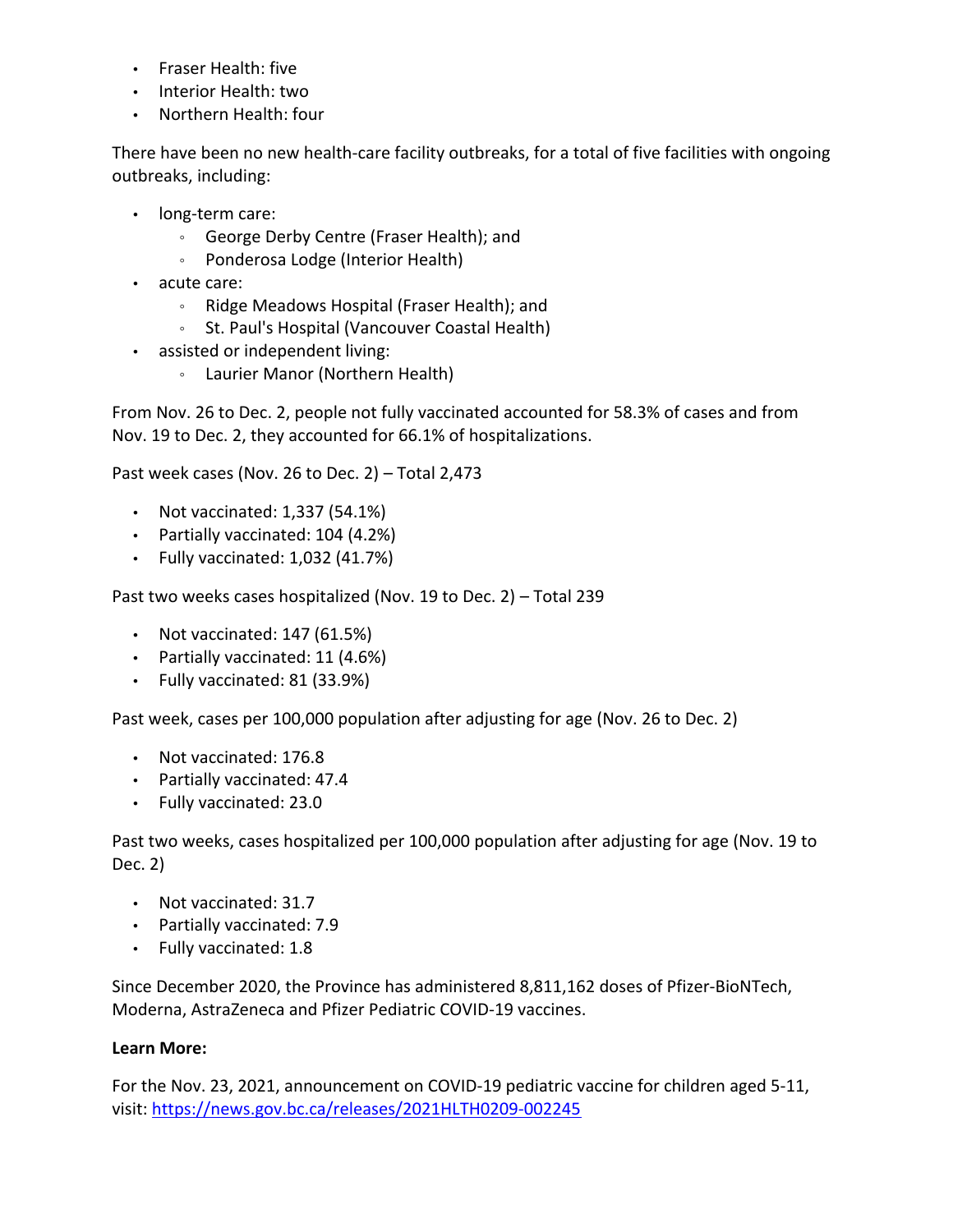To learn more about COVID-19 vaccines for children: <https://www2.gov.bc.ca/gov/content/covid-19/vaccine/children>

For the Oct. 26, 2021, announcement on COVID-19 booster shots for all British Columbians, visit: <https://news.gov.bc.ca/25604>

For information on booster doses, visit: [https://www2.gov.bc.ca/gov/content/covid-](https://www2.gov.bc.ca/gov/content/covid-19/vaccine/booster)[19/vaccine/booster](https://www2.gov.bc.ca/gov/content/covid-19/vaccine/booster)

For regional restrictions in the Northern Health region, visit: [https://www.northernhealth.ca/sites/northern\\_health/files/health-information/health](https://www.northernhealth.ca/sites/northern_health/files/health-information/health-topics/orders/documents/nh-gatherings-events-orders-oct-2021.pdf)[topics/orders/documents/nh-gatherings-events-orders-oct-2021.pdf](https://www.northernhealth.ca/sites/northern_health/files/health-information/health-topics/orders/documents/nh-gatherings-events-orders-oct-2021.pdf)

For information on a third dose for people who are moderately to severely immunocompromised, visit: [https://www2.gov.bc.ca/gov/content/covid-](https://www2.gov.bc.ca/gov/content/covid-19/vaccine/register#immunocompromised)[19/vaccine/register#immunocompromised](https://www2.gov.bc.ca/gov/content/covid-19/vaccine/register#immunocompromised)

As they become available, information on school outbreaks will be posted online: [www.bccdc.ca/health-info/diseases-conditions/covid-19/public-exposures](http://www.bccdc.ca/health-info/diseases-conditions/covid-19/public-exposures)

For surgical renewal commitment progress reports, visit:

- <https://news.gov.bc.ca/files/surgical-renewal-progress-report-April-2021.pdf>
- <https://news.gov.bc.ca/files/surgical-renewal-progress-report-Apr-May-2021.pdf>
- <https://news.gov.bc.ca/files/surgical-renewal-progress-report-May-June-2021.pdf>
- <https://news.gov.bc.ca/files/surgical-renewal-progress-report-June-July-2021.pdf>

To learn about how B.C. counts its daily COVID-19 cases in hospitals, visit: <https://news.gov.bc.ca/releases/2021HLTH0058-001844>

To learn about the BC Vaccine Card and how to access yours, visit: <https://www2.gov.bc.ca/vaccinecard.html>

For the Aug. 12, 2021, announcement on mandatory COVID-19 vaccinations for long-term care

workers, visit: <https://news.gov.bc.ca/25143>

For information on breakthrough cases, see the BCCDC weekly data summary: <http://www.bccdc.ca/health-info/diseases-conditions/covid-19/data#summary>

Detailed data is posted daily on the BCCDC dashboard: [http://www.bccdc.ca/health](http://www.bccdc.ca/health-info/diseases-conditions/covid-19/data)[info/diseases-conditions/covid-19/data](http://www.bccdc.ca/health-info/diseases-conditions/covid-19/data) or: [www.bccdc.ca](http://www.bccdc.ca/)

To register to be immunized or to learn about getting your second dose, visit: <https://www2.gov.bc.ca/gov/content/covid-19/vaccine/register> or <https://www2.gov.bc.ca/gov/content/covid-19/vaccine/dose-2>

For the provincial health officer's orders and guidance, visit: [https://www2.gov.bc.ca/gov/content/health/about-bc-s-health-care-system/office-of-the](https://www2.gov.bc.ca/gov/content/health/about-bc-s-health-care-system/office-of-the-provincial-health-officer/current-health-topics/covid-19-novel-coronavirus)[provincial-health-officer/current-health-topics/covid-19-novel-coronavirus](https://www2.gov.bc.ca/gov/content/health/about-bc-s-health-care-system/office-of-the-provincial-health-officer/current-health-topics/covid-19-novel-coronavirus)

For guidance on restrictions, visit: [https://www2.gov.bc.ca/gov/content/safety/emergency-](https://www2.gov.bc.ca/gov/content/safety/emergency-preparedness-response-recovery/covid-19-provincial-support/restrictions)